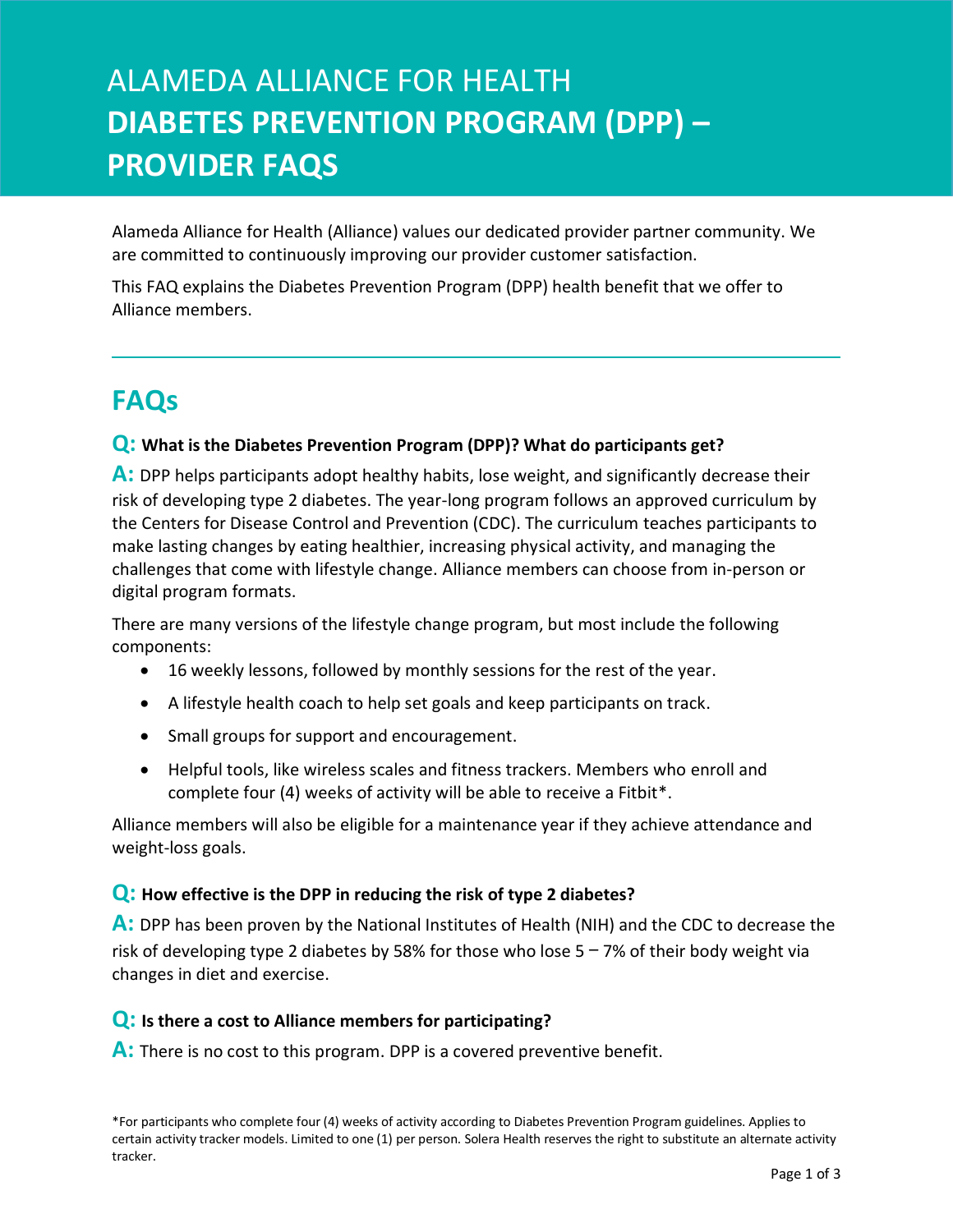# **Q: Who can participate in the program?**

**A:** The Alliance will cover this benefit for both Medi-Cal and Group Care (IHSS) members. Members with Kaiser or Medicare can enroll in DPP through their respective plan.

**ALL** participants must be:

- 18 years of age or older;
- BMI  $\geq$  25 ( $\geq$  23 if Asian American);
- Not pregnant;
- No previous diagnosis of type 1 or type 2 diabetes; **AND**
- Identified as having prediabetes or score as high risk for developing type 2 diabetes.
	- o There are three (3) options to meet this requirement:
		- **Dption A**: Blood test within the past 12 months (one (1) of the following):
			- $\Box$  Hemoglobin A1c of 5.7 6.4%
			- $P$  Fasting plasma glucose of 100 125 mg/dL
			- $\Box$  Two-hour plasma glucose (after a 75 gm glucose load) of  $140 -$ 199 mg/dL
		- **Option B**: Previous diagnosis of gestational diabetes mellitus (GDM)
		- **Diamorm C**: Positive screening for prediabetes on the American Diabetes Association Type 2 Diabetes Risk Test (score of 5 or higher). This test can be found online at **www.diabetes.org/are-you-at-risk/diabetes-risk-test**.

#### **Q: How can my patient sign up for DPP?**

**A:** The Alliance is partnering with Solera Health to help administer the program. Solera will help identify qualified Alliance members and enroll them in a program that best fits their needs.

Health care providers or staff can refer qualified patients using a referral form.

#### Provider Referral Form:

**www.alamedaalliance.org/providers/patient-health-wellness-education** *Your patient will receive a call from Solera Health (calling from 1.877.486.0141) within one (1) week to let them know if they are qualified and to help them choose and enroll in a DPP program.*

Alliance members can also self-refer by calling the Alliance Member Services Department or using the online link.

#### Toll-Free: **1.877.932.2738**.

Online Member Quiz: **[www.alamedaalliance.org/live-healthy/dpp](https://www.alamedaalliance.org/live-healthy/dpp)** *The link will direct members to either take a 1-minute risk quiz online or call Solera to complete the quiz over the phone.*

Eligible Alliance members will then be matched to a program. Once enrolled, participants will receive a welcome email or letter from Solera with instructions on how to complete the registration process with their matched DPP provider. Members must complete the registration process with their DPP provider to begin the program.